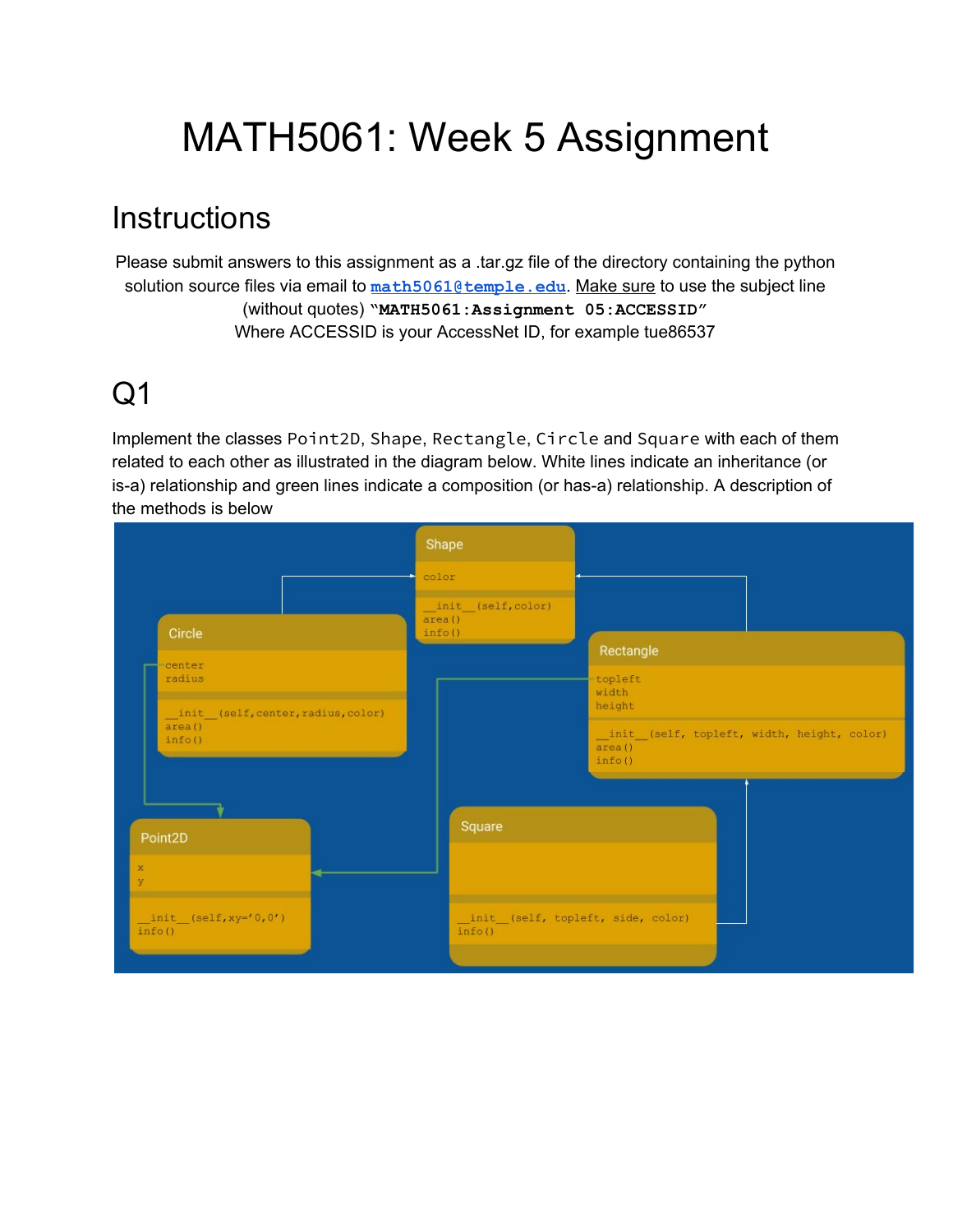#### Shape

| - color:     | String with color of the shape                       |
|--------------|------------------------------------------------------|
| $-$ area():  | raises NotImplementedError                           |
| - $info()$ : | returns the string 'This is a <color> shape'</color> |
|              | <color> is the value of the color attribute</color>  |

#### Circle

- center: attribute of type Point2D representing the center of the circle
- radius radius of the circle
- area(): returns the area of the circle
- info(): returns the string 'This is a circle with center <point2d> and radius <radius>'

<point2d> is the string returned by the xy() method of Point2D type <radius> is the radius of the circle

#### Rectangle

- topleft: attribute of type Point2D representing the top left corner
- height: height of the rectangle
- width: width of the rectangle
- area(): returns the area of the rectangle
- info(): returns the string 'This is a rectangle with corner <point2d>, width <width> and height <height>'

#### Square

- info(): return string 'This is a square with corner <point2d) and side <side>'

#### Point2D

- x: x coordinate
- y: y coordinate
- info(): return a string '<x>, <y>'